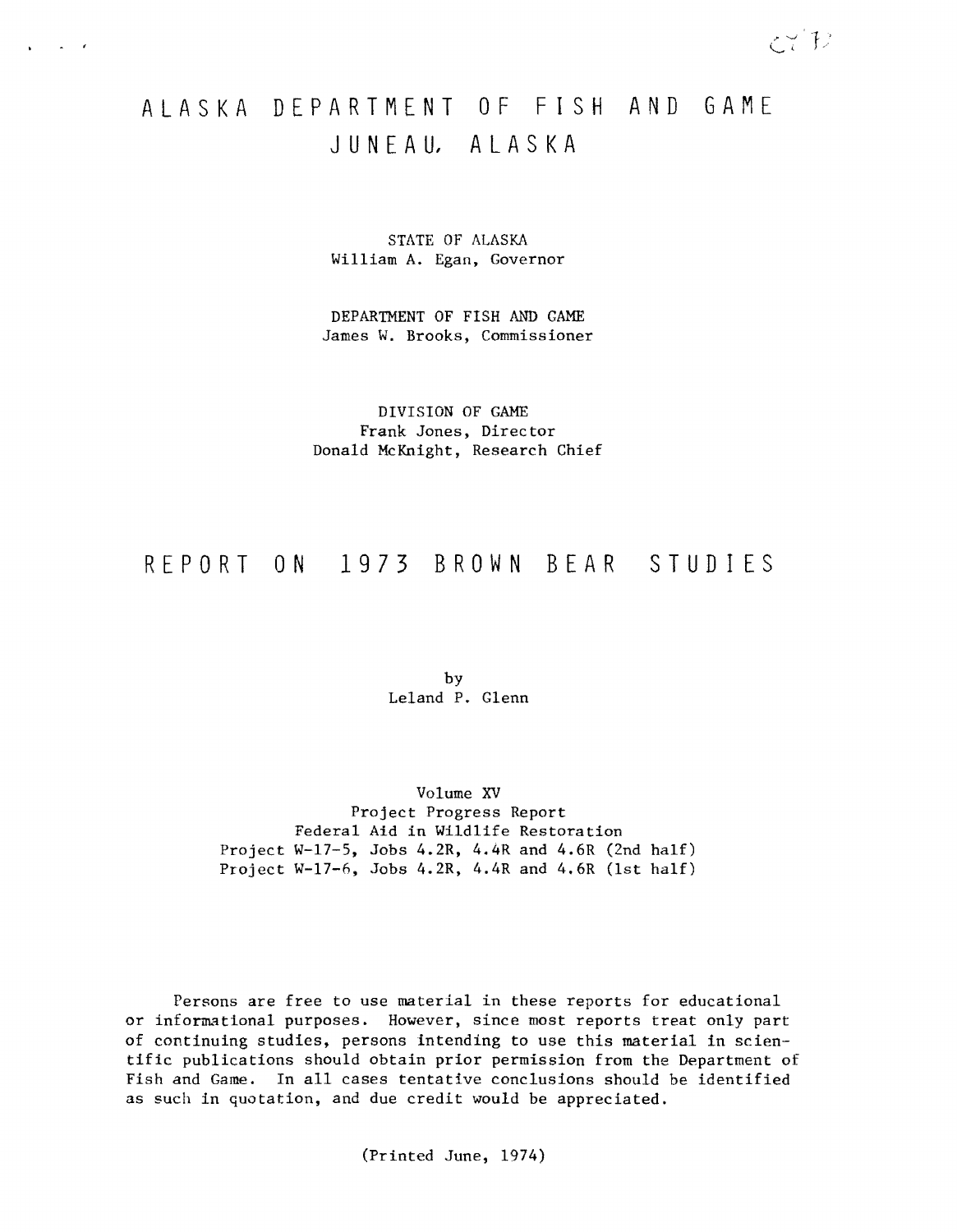## JOB PROGRESS REPORT (RESEARCH)

 $\mathbf{a}$  and  $\mathbf{a}$ 

 $\bar{\mathcal{A}}$ 

| State:          | Alaska                                    |            |                                        |
|-----------------|-------------------------------------------|------------|----------------------------------------|
| Cooperators:    | Leland P. Glenn and James B. Faro         |            |                                        |
| Project Nos.:   | $W-17-5$ &<br>$W-17-6$                    |            | Project Title: Big Game Investigations |
| $Joh$ No.:      | 4.2R                                      | Job Title: | Brown Bear Life History                |
| Period Covered: | January 1, 1973 through December 31, 1973 |            |                                        |

## **SUMMARY**

Data were gathered during the summer 1973 to augment the reproductive histories of known-age female brown bears at the McNeil River Sanctuary. All information previously collected at McNeil River was analyzed and a paper on brown bear reproduction was prepared for the symposium on bear biology to be held in Moscow, U.S.S.R., in July 1974. This paper will serve as a final report for Job 4.2R.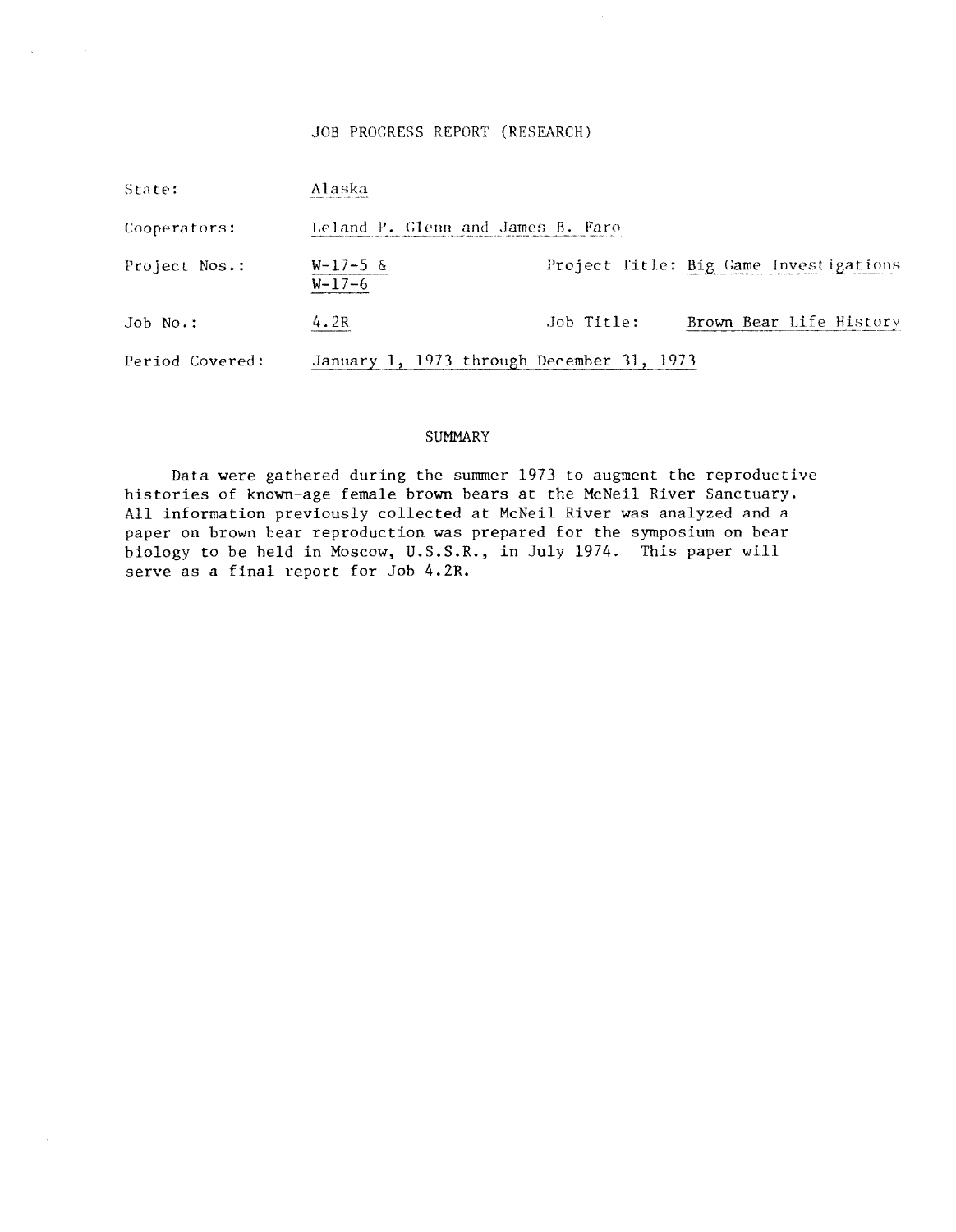## JOB PROGRESS REPORT (RESEARCH)

| State:          | Alaska                 |                                           |                                                                    |
|-----------------|------------------------|-------------------------------------------|--------------------------------------------------------------------|
| Cooperators:    | Leland P. Glenn        |                                           |                                                                    |
| Project Nos.:   | $W-17-5$ &<br>$W-17-6$ |                                           | Project Title: Big Game Investigations                             |
| $Job No.$ :     | 4.4R                   | Job Title:                                | Distribution and Move-<br>ments of Alaska Peninsula<br>Brown Bears |
| Period Covered: |                        | January 1, 1973 through December 31, 1973 |                                                                    |

## SUMMARY

This project was largely inactive during 1973, because of lack of funds. Field work will be resumed in 1974. Bear sealing information which will be useful to this study was computerized for analysis.

During a two-week spring and a two-week fall bear hunting season 19 tagged brown bears were killed by hunters. Since the fall of 1970, sixty-three of 229 (28%) bears marked in June 1970, 1971 and 1972 have been killed. The rate of mortality was higher than expected.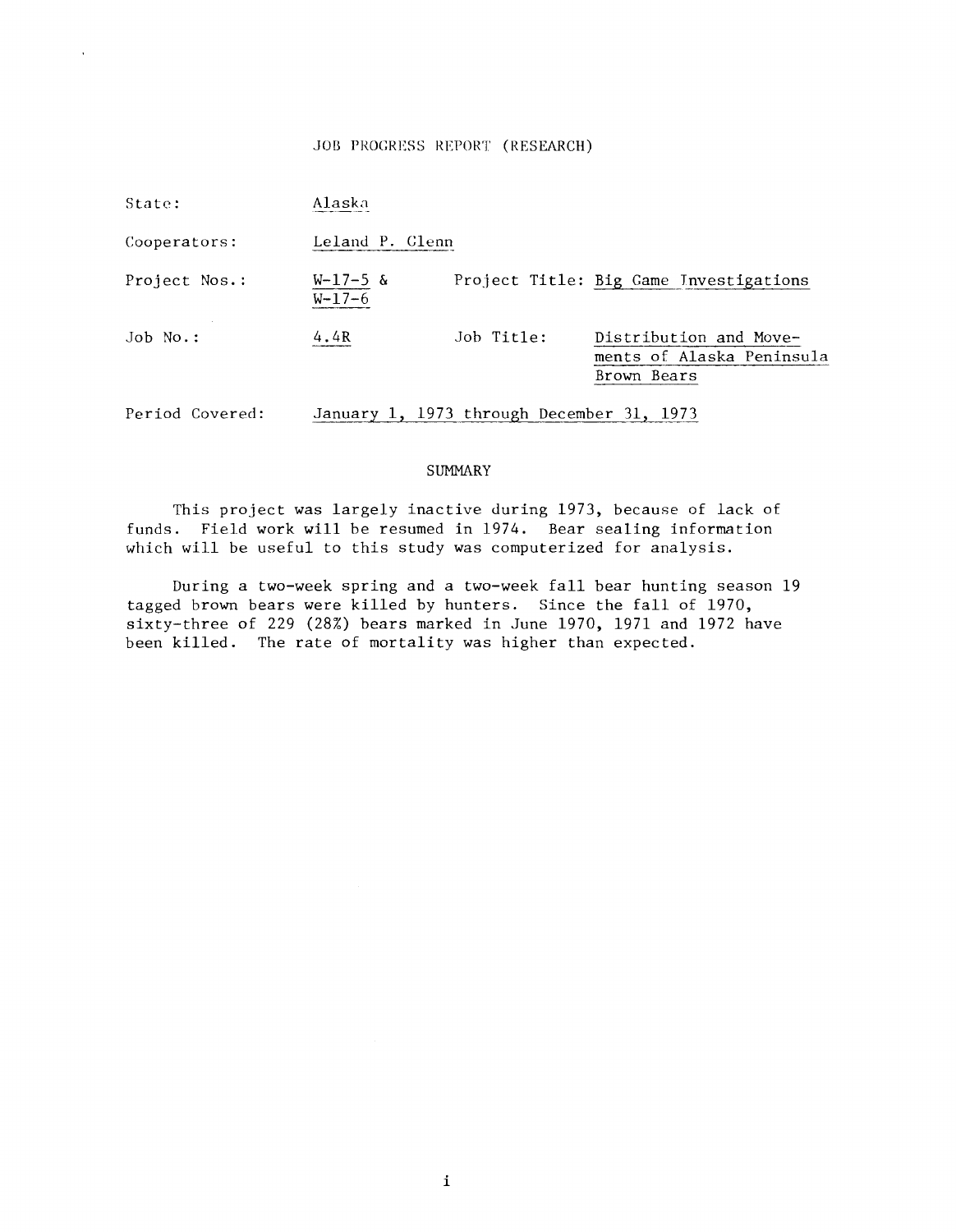#### CONTENTS

#### BACKGROUND

There is nationwide interest and a wide range of views about brown/ grizzly bear (Ursus arctos) management. These views range from total protection of bears and bear habitat to maximum utilization of the resource. The Alaska Department of Fish and Game is responsible for ·nanagement of the state's brown/grizzly bear resource. Much of the effort by the Department to develop a management program has been directed toward assessment of hunter harvest and the gathering of abundance and composition data. Other studies are designed to test and improve the accuracy of the cementum age determination technique, describe breeding biology and determine growth rates, survival rates and seasonal bear movements. Research studies in progress in Southcentral Alaska are emphasizing these activities in order to provide information which can be used to improve bear management. In recent years the Department has designed studies to determine the effects of industrial activities which may conflict with the well-being of the species. These studies are being conducted in Southeastern Alaska on areas subject to logging and in the interior of Alaska where intensive oil exploration may disrupt bear habitat. Information derived from these studies will be used to aid the development of progressive land classification programs vital to the welfare of the brown/grizzly bear resource.

This report addresses itself to brown bear studies which are in progress in Southcentral Alaska. In 1969 the Alaska Department of Fish and Game chose the Black Lake area as the most suitable location to conduct brown bear research. The area is located on the Alaska Peninsula approximately 475 miles southwest of Anchorage. The background of this investigation has been reported previously (Glenn, 1971, 1972 and 1973). This study was designed to determine the seasonal distribution and movements of brown bears and to determine the effects of bear hunting on that population. Much life history information has been gathered incidental to this study. Previously this information has been reported along with that from the McNeil River study under Job 4.2R. The NcNeil River study is being terminated. The findings of that study will be published separately. Life history information gathered at Black Lake will be reported under this job.

#### OBJECTIVES

To determine the distribution and movement patterns of Alaska Peninsula brown bears and to test and evaluate new capturing and marking techniques.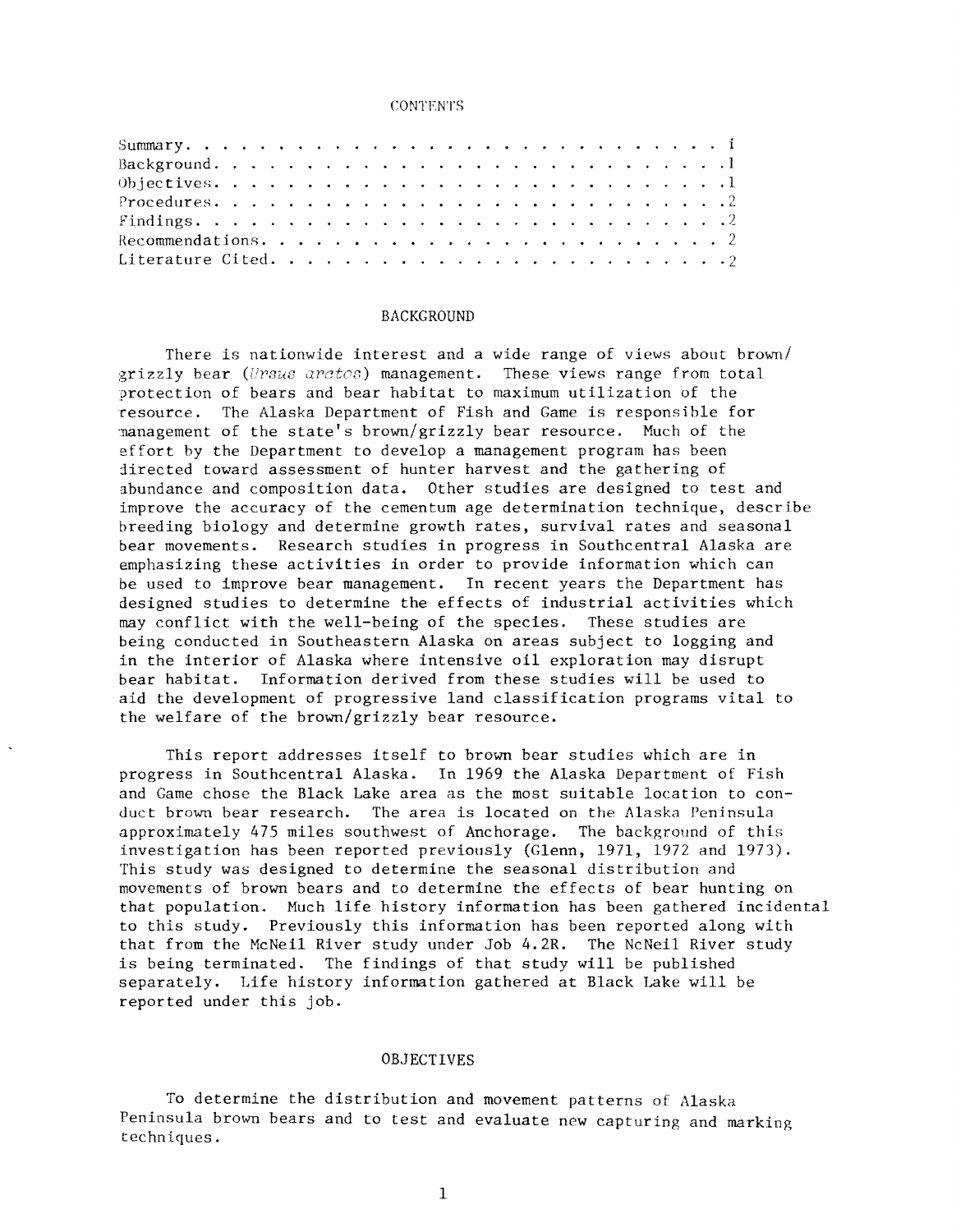#### **PROCEDURES**

Procedures for capturing and collecting data on brown bears were described by Glenn  $(1973)$ .

A computer program was written this year for the purpose of analyzing bear harvest data in relation to research findings. It is anticipated that the data retrieval system will increase our understanding of the dynamics of the Alaska Peninsula brown bear population. To date 15 programs have been written and information contained on 2400 bear sealing certificates has been key punched. It is expected that this system will be operational by June 1974.

Data cards were designed for recording tagged bear information in a form that can be directly keypunched for a computer. The design of a bear collar which can be identified from aircraft was refined. Information was gathered on tagged bears killed by hunters.

## FINDINGS

Because funds were not available to support this study in FY 73 no field activities were conducted. Field work will be resumed the spring of 1974 and extended a year to compensate for the lost year. During the report period efforts were directed at some activities which, while not documented under this study, will provide information supplemental to<br>it. These included refinement of the cementum aging technique and These included refinement of the cementum aging technique and computerizing bear sealing records.

A total of 19 tagged bears were killed by hunters during 1973; seven during a 2-week spring season and 12 during a 2-week fall season. These bears represent about 10 percent of the tagged bears believed to be alive at the start of the 1973 bear hunting season. The rate of mortality was higher than expected. Since the fall of 1970, 63 of 229  $(28%)$  tagged bears have been killed by hunters. Table 1 gives the breakdown of this mortality.

Movements of tagged bears killed during 1973 will be summarized in a subsequent report.

#### **RECOMMENDATIONS**

No specific management recommendation can be made from data collected  $year.$ 

## LITERATURE CITED

Glenn, L. P. 1971. Report on 1970 brown bear studies. Alaska Fed. Aid in Wildl. Rest. Rep. Proj. W-17-2.

. 1972. Report on 1971 brown bear studies. Alaska Fed. Aid in Wildl. Rest. Rep. Proj.  $W-17-3$  and  $W-17-4$ .

. 1973. Report on 1972 brown bear studies. Alaska Fed. Aid in Wildl. Rest. Rep. Proj.  $W-17-4$  and  $W-17-5$ .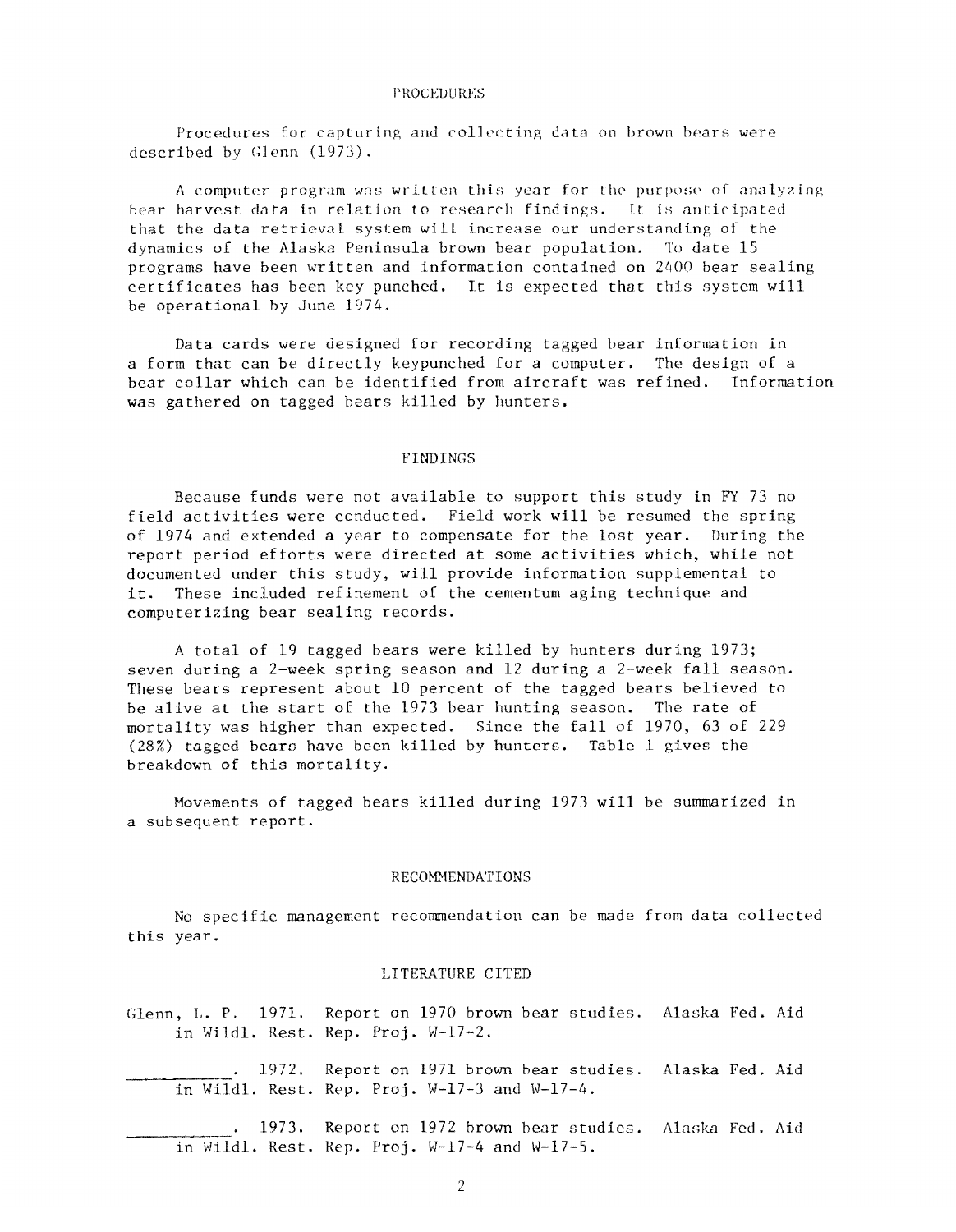| Year   | Number          |                 |      | Number of Tagged Bears Killed |               |                         |               | Hunter<br>Total | Percent         | Mortality            |
|--------|-----------------|-----------------|------|-------------------------------|---------------|-------------------------|---------------|-----------------|-----------------|----------------------|
| Tagged | Tagged          | 1968            | 1969 | 1970                          | 1971          | 1972                    | 1973          | Harvest         | Mortality       | Period               |
| 1968   | $\frac{0}{1}$   | $\mathbf{\sim}$ | 0    |                               |               | $\overline{H}$          |               | S               | $\overline{50}$ | 5.0 years            |
| 1969   | None            |                 | 0    | ○                             | 0             | $\circ$                 | 0             | 0               | ı               | $\pmb{\mathfrak{f}}$ |
| 1970   | $\overline{94}$ |                 |      | ₹                             | $\frac{1}{2}$ | $12^{\underline{11}}$   | 5             | $\Xi$           | 33              | 3.0 years            |
| 1971   | 65              |                 |      |                               | ₹             | $\widetilde{\vec{H}}$   |               | $\overline{20}$ | $\frac{1}{2}$   | $2.0$ years          |
| 1972   | 70              |                 |      |                               |               | $\widetilde{H}_{\rm b}$ | s             | $\frac{2}{1}$   | $\Gamma$        | 1.0 years            |
| 1973   | None            |                 |      |                               |               |                         | 0             | $\circ$         | ł               | I                    |
| Total  | 239             | 2               | 0    | 5                             | 14            | $\frac{8}{2}$           | $\frac{9}{1}$ | 68              | 28              |                      |

Table 1. The number of tagged bears of all ages on the Black-Chignik Lakes study area at the end of each year<br>and the known numbers barrooted in following wears are killed during hadding pro not included Table 1. The number of tagged bears of all ages on the Black-Chignik Lakes study area at the end of each year and the known numbers harvested in following years. Bears killed during handling are not included

 $\overline{\phantom{a}}$ 

 $1/$  Four tagged bears were killed during the fall 1972 season and not identified to the year captured. Th

 $\frac{1}{2}$ 

Four tagged bears were killed during the fall 1972 season and not identified to the year captured.<br>harvest is adjusted by entering one bear in each of the years 1968 and 1970 through 1972.

The

harvest is adiusted bv entering one bear in each of the years 1968 and 1970 through 1972.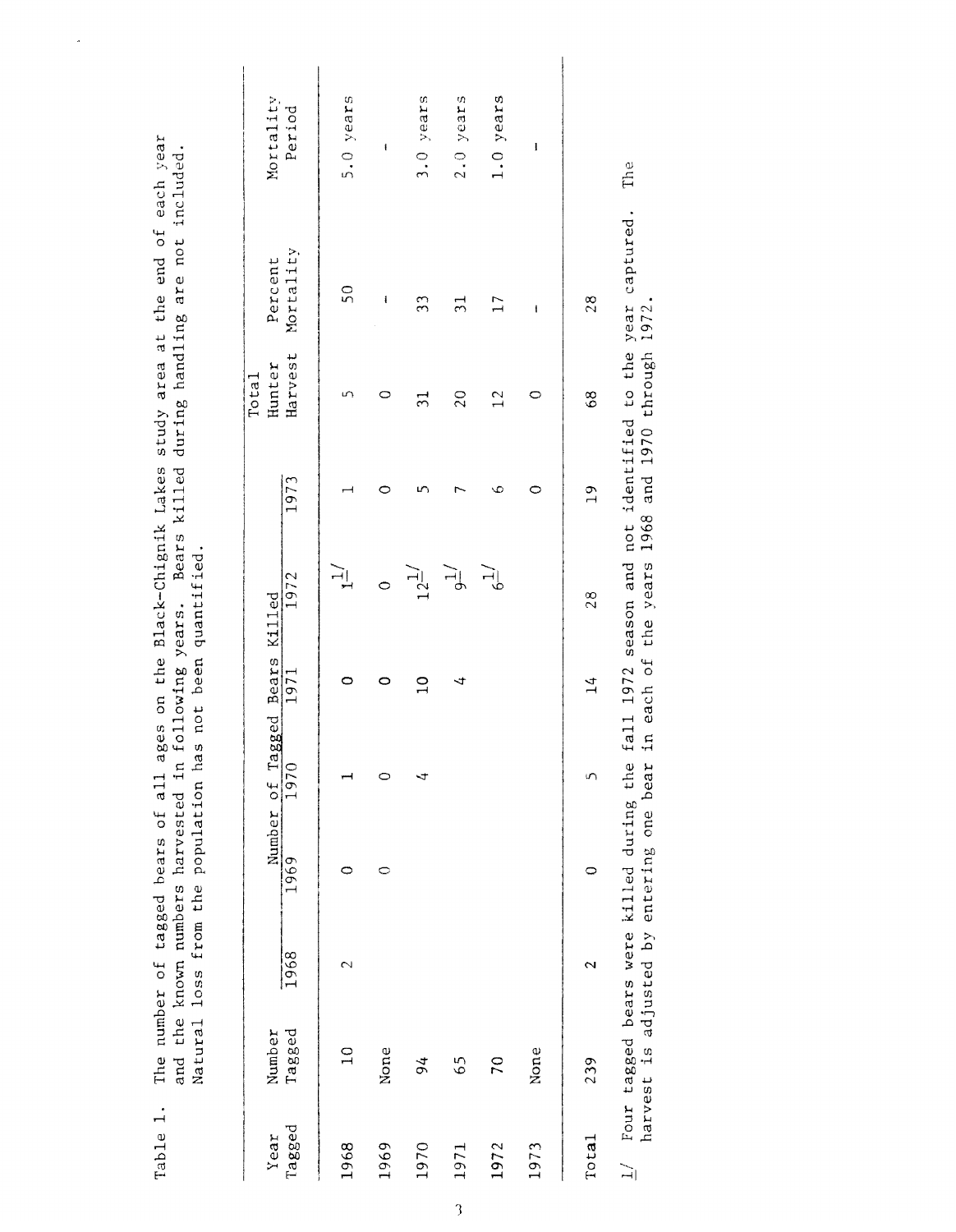PREPARED BY:

Leland P. Glenn Game Biologist

SUBMITTED BY:

APPROVED BY: <u>UM</u> Director, Division of Game

Karl B. Schneider Coordinator  $\frac{D_{\text{on}}\&C \text{McX}_{\text{no}}}{\text{Research Chief, Division of Game}}$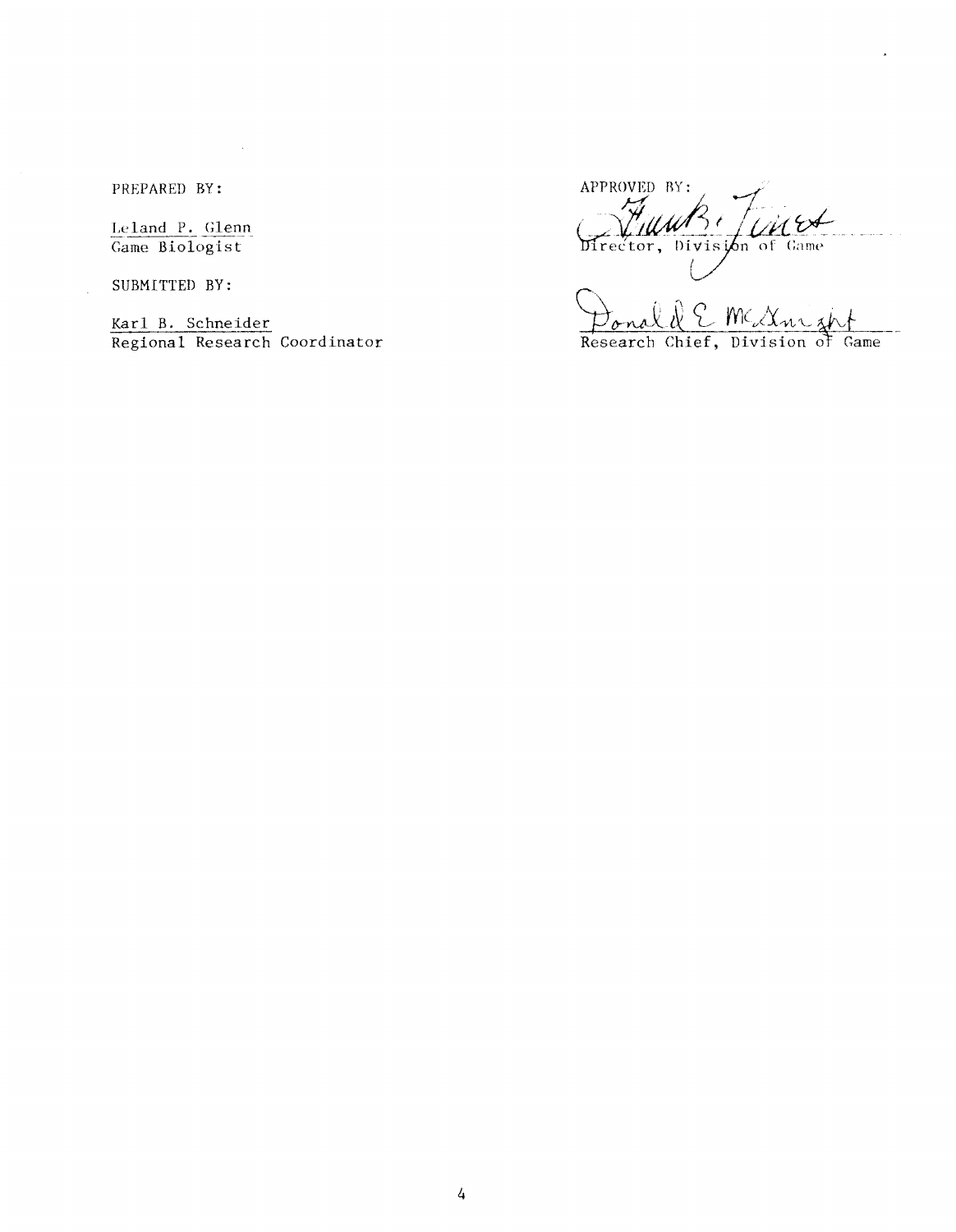## JOB PROGRESS REPORT (RESEARCH)

 $\ddot{\phantom{a}}$ 

| State:          | Alaska                     |                                           |                                                                                             |
|-----------------|----------------------------|-------------------------------------------|---------------------------------------------------------------------------------------------|
| Cooperators:    | Leland P. Glenn            |                                           |                                                                                             |
| Project No.:    | $W-17-5$ &<br>$W - 17 - 6$ |                                           | Project Title: Big Game Investigations                                                      |
| Job No.:        | 4.6R                       | Job Title:                                | Comparison of Brown/<br>Grizzly Bear Skulls by<br>Size, Age, Sex and<br>Geographic Location |
| Period Covered: |                            | January 1, 1973 through December 31, 1973 |                                                                                             |

## SUMMARY

Fifty-two brown/grizzly bear skulls were collected, measured, weighed and photographed. Two premolar teeth from each of these skulls were extracted and await laboratory processing. The skull collection now contains about 500 specimens. Computer programs were written for analysis of bear sealing data. Some of these programs were written so that they can be used for analysis of **skull** data.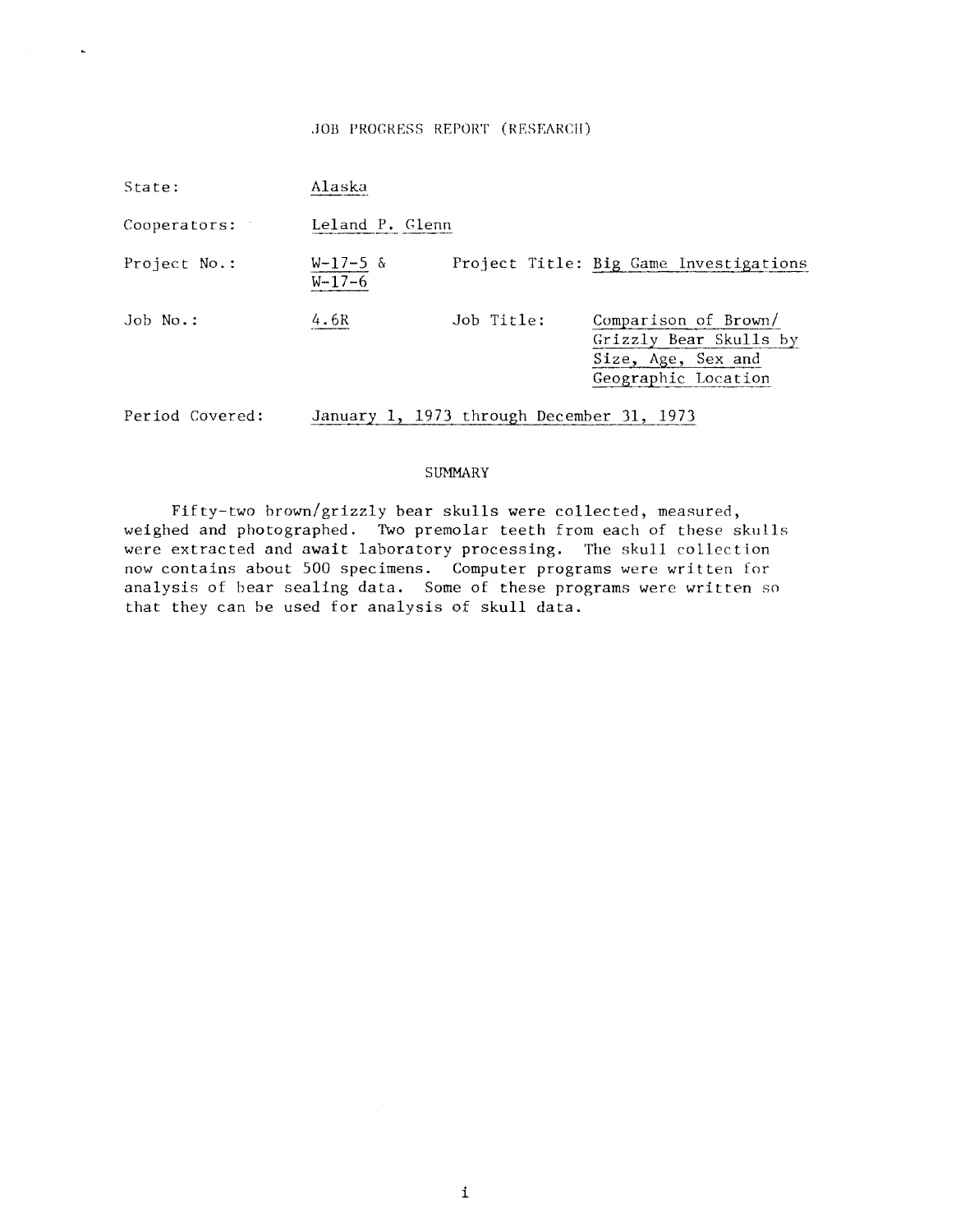#### CONTENTS

## BACKGROUND

With the exception of work done by Rausch (1963) little information is available on growth characteristics of Alaska brown/grizzly bear ( $UPSU3$ *arct0s)* skulls. Because there exists a need for this information, Game Division personnel began collecting brown/grizzly bear skulls in 1960. The collection remained small until 1967 when a regulation was passed requiring all hunters to present their skulls for sealing. The skull collection grew rapidly after adoption of this regulation. Most skulls were donated to the Department of Fish and Game by hunters and owners of local taxidermy shops who had no further use for these specimens. It wasn't until 1972, however, that the collection was of sufficient size to attempt analysis.

## OBJECTIVES

1) To compare skull size by area, sex and age; 2) to establish the rate and duration of skull growth; 3) to investigate the latitude of deciduous and permanent tooth eruption; and 4) to discover any physical characteristics which are common to bears within a specific area.

#### PROCEDURES

Fifty-two skulls were collected, measured and photographed using procedures described by Glenn (1973).

Computer programs were written for the analysis of bear sealing data. Sealing data include skull measurements, time and location of kill and age. These programs are suitable for analysis of data collected in this study.

## FINDINGS

The skull collection now contains about 500 specimens, most of which are from Kodiak Island and the Alaska Peninsula. All of these have been measured and photographed. Due to a complexity of laboratory problems, teeth from the skull collection were not prepared for cementum aging. This made it impossible to analyse the data and complete the